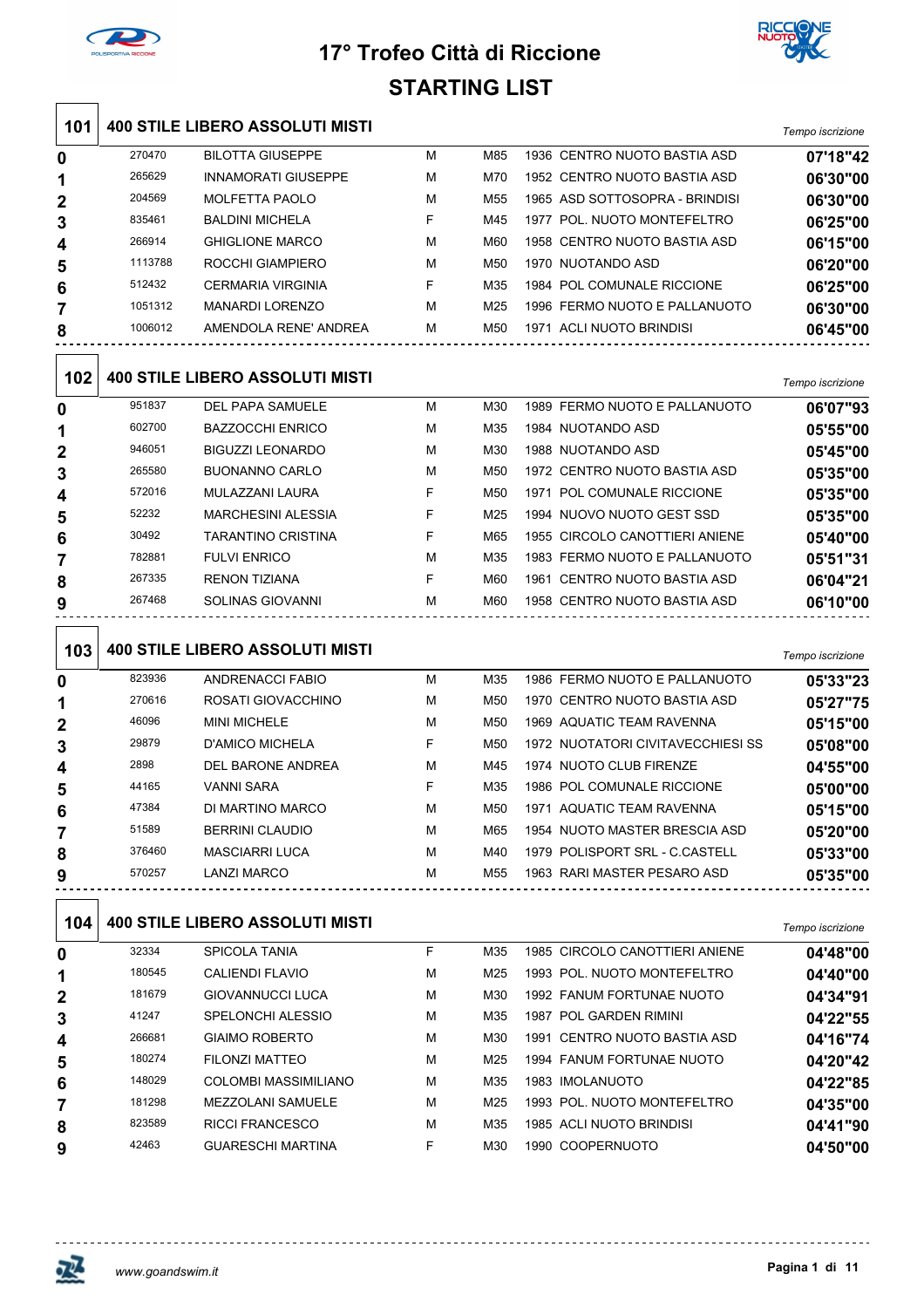



| 105          |         | <b>200 RANA ASSOLUTI MISTI</b>     |   |                 |                                | Tempo iscrizione |
|--------------|---------|------------------------------------|---|-----------------|--------------------------------|------------------|
| 1            | 41795   | POGGIOLI ANGELO                    | М | M70             | 1949 THERMAE SPORT ASD         | 04'50"00         |
| 2            | 817398  | <b>SALMI CLAUDIO</b>               | М | M60             | 1960 SEA SUB MODENA            | 04'14"13         |
| 3            | 54093   | <b>MORINI DANIELE</b>              | М | M65             | 1956 IMOLANUOTO                | 04'10"00         |
| 4            | 697194  | <b>BARBIERI ELISA</b>              | F | M40             | 1978 VIRTUS BUONCONVENTO SSD   | 03'59"00         |
| 5            | 929307  | <b>LORENZINI CHIARA</b>            | F | M40             | 1978 VIRTUS BUONCONVENTO SSD   | 03'59"85         |
| 6            | 51958   | <b>XELLA LUIGI</b>                 | м | M70             | 1950 IMOLANUOTO                | 04'10"00         |
| 7            | 282341  | <b>GALLINA ALESSANDRA</b>          | F | M60             | 1959 VETROCAR CSS VERONA       | 04'30"00         |
| 8            | 108661  | <b>LALLA MARIANO</b>               | м | M75             | 1943 C.S.PORTICI ASD           | 05'42"12         |
| 106          |         | <b>200 RANA ASSOLUTI MISTI</b>     |   |                 |                                | Tempo iscrizione |
| 0            | 30711   | <b>VELARDI EUGENIO</b>             | М | M65             | 1953 CIRCOLO CANOTTIERI ANIENE | 03'53"00         |
| 1            | 42981   | PANZETTI NAILA                     | F | M30             | 1990 CSI NUOTO OBER FERRARI    | 03'40"00         |
| $\mathbf{2}$ | 43706   | <b>MINI ARIANNA</b>                | F | M30             | 1992 AQUATIC TEAM RAVENNA      | 03'33"00         |
| 3            | 679770  | <b>COLAVITTO MARCELLO</b>          | м | M50             | 1968 ICOS SPORTING CLUB        | 03'28"00         |
| 4            | 410673  | SOLAZZI MARCO                      | М | M <sub>50</sub> | 1970 SSD TEAM MARCHE           | 03'20"32         |
| 5            | 47901   | <b>LAPPI FILIPPO</b>               | м | M30             | 1991 POL GIOVANNI MASI         | 03'25"00         |
| 6            | 894827  | <b>BERNARDO FABIO</b>              | м | M35             | 1985 OLIMPICA SALENTINA ASD    | 03'30"00         |
| 7            | 728163  | CALVISI PIETRO PASQUALE            | М | M50             | 1970 SSD TEAM MARCHE           | 03'38"61         |
| 8            | 831865  | <b>MALFITANO MARCO</b>             | м | M55             | 1966 POL.BONDENO CHI GIOCA     | 03'49"47         |
| 9            | 823794  | <b>BIANCUCCI RAFFAELE</b>          | м | M50             | 1971 VIRTUS BUONCONVENTO SSD   | 03'54"00         |
| 107          |         | <b>200 RANA ASSOLUTI MISTI</b>     |   |                 |                                | Tempo iscrizione |
| 0            | 46096   | <b>MINI MICHELE</b>                | М | M50             | 1969 AQUATIC TEAM RAVENNA      | 03'15"00         |
| 1            | 182703  | QUATTRINI MATTIA                   | м | M30             | 1989 CHIARAVALLE NUOTO ASD     | 03'10"45         |
| 2            | 1007601 | MESSINA NICOLA                     | м | M35             | 1985 NUOTO CLUB 2000 FAENZA    | 03'03"85         |
| 3            | 194660  | <b>CICCONE ANDREA</b>              | М | M35             | 1986 CIRCOLO CANOTTIERI ANIENE | 02'34"00         |
| 4            | 44250   | CAVALLETTI ANDREA                  | м | M35             | 1984 SSD TEAM MARCHE           | 02'19"03         |
| 5            | 198720  | <b>GATTI EDOARDO</b>               | м | M30             | 1991 CENTRO NUOTO BASTIA ASD   | 02'22"22         |
| 6            | 247179  | CHITI STEFANIA                     | F | M30             | 1992 H. SPORT SSD - FIRENZE    | 02'50"00         |
| 7            | 40544   | <b>CAPACCI MARCO</b>               | М | M50             | 1971 RARI NANTES ROMAGNA ASD   | 03'10"00         |
| 8            | 703305  | <b>GUIDI FABRIZIO</b>              | М | M60             | 1961 CIRCOLO CANOTTIERI ANIENE | 03'14"00         |
| 9            | 527872  | AMOROSO GIOVANNI                   | М | M60             | 1961 CIRCOLO CANOTTIERI ANIENE | 03'18"00         |
| 108          |         | <b>100 FARFALLA ASSOLUTI MISTI</b> |   |                 |                                | Tempo iscrizione |
| 2            | 689216  | DI LAURO GIUSEPPINA ANNA           | F | M55             | 1964 DLF NUOTO LIVORNO         | 02'25"00         |
| 3            | 30299   | PUTZOLU MONICA                     | F | M45             | 1975 CIRCOLO CANOTTIERI ANIENE | 01'52"00         |
| 4            | 215808  | MOLFETTA COSIMO                    | М | M60             | 1960 ASD SOTTOSOPRA - BRINDISI | 01'40"00         |
| 5            | 950318  | ALBERANI MARGHERITA                | F | M40             | 1979 ASD FANATIK TEAM FORLI'   | 01'45"00         |
| 6            | 776911  | FERRARINI GIANMARIA                | М | M55             | 1965 DLF NUOTO LIVORNO         | 02'10"00         |



 $\overline{a}$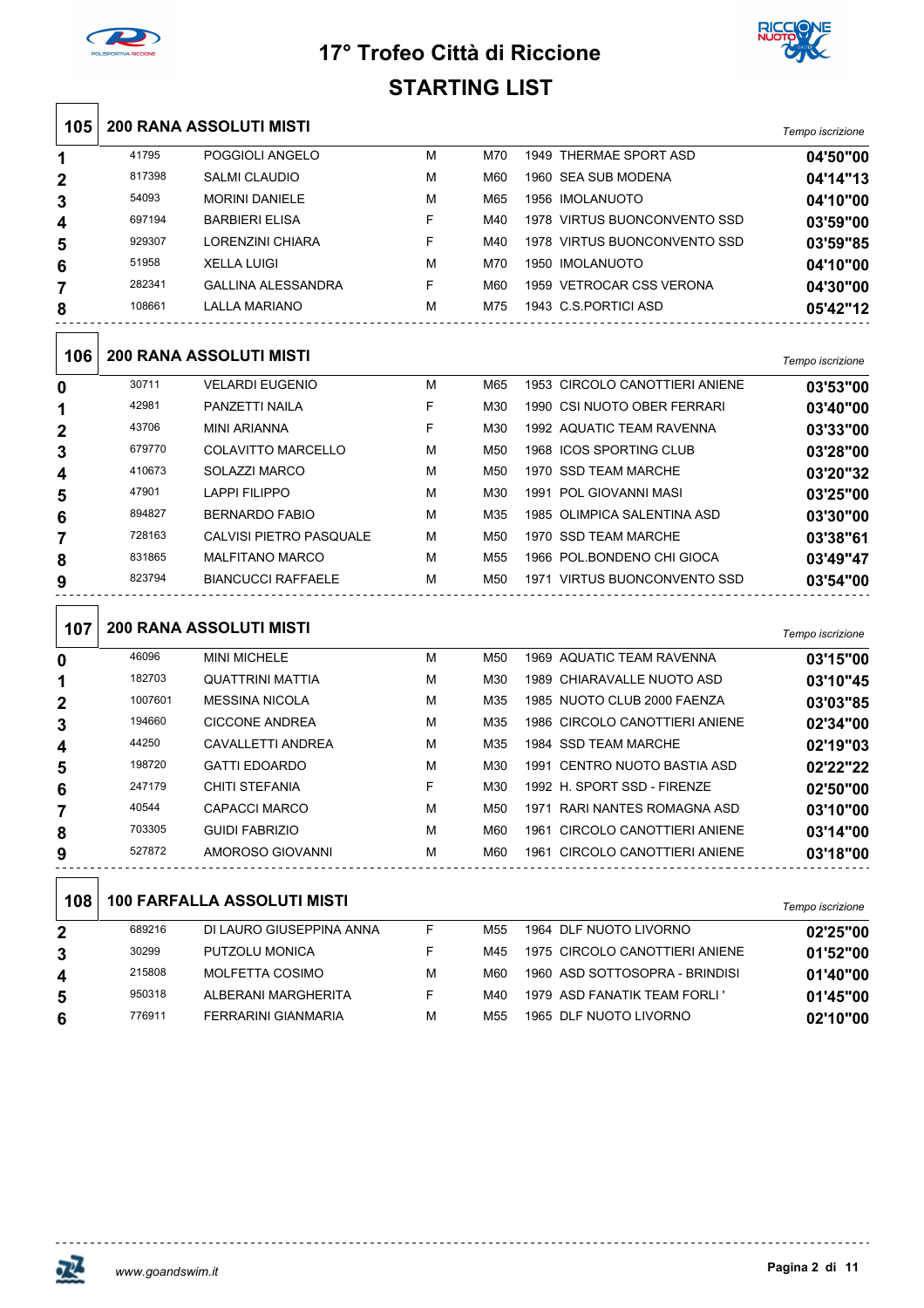



| 109          |                  | <b>100 FARFALLA ASSOLUTI MISTI</b>                  |        |     |                                  | Tempo iscrizione             |
|--------------|------------------|-----------------------------------------------------|--------|-----|----------------------------------|------------------------------|
| 0            | 376460           | <b>MASCIARRI LUCA</b>                               | M      | M40 | 1979 POLISPORT SRL - C.CASTELL   | 01'30"00                     |
| 1            | 619599           | <b>CARBONI GAETANO</b>                              | M      | M65 | 1955 CIRCOLO CANOTTIERI ANIENE   | 01'20"00                     |
| 2            | 881108           | MORLACCO FRANCESCO                                  | M      | M35 | 1983 FERMO NUOTO E PALLANUOTO    | 01'16"98                     |
| 3            | 708525           | <b>GUERRA CRISTIANO</b>                             | M      | M50 | 1970 SAN MARINO MASTER           | 01'15"00                     |
| 4            | 457255           | PAOLINI MATTEO                                      | м      | M40 | 1979 NUOTO CLUB FIRENZE          | 01'11"00                     |
| 5            | 45793            | <b>BALDUCCI ALICE</b>                               | F      | M35 | 1987 IMOLANUOTO                  | 01'11"62                     |
| 6            | 54309            | <b>SCITA DEBORA</b>                                 | F      | M25 | 1994 THERMAE SPORT ASD           | 01'16"15                     |
| 7            | 50399            | <b>BONORA MARTINA</b>                               | F      | M25 | 1994 CENTRO NUOTO COPPARO        | 01'18"00                     |
| 8            | 41262            | <b>TAGLIAVENTI ELEONORA</b>                         | F      | M40 | 1981 POL GARDEN RIMINI           | 01'25"00                     |
| 9            | 839201           | CAROCCI MATTIA                                      | M      | M40 | 1981 THEBRIS SPORTING VILLAGE    | 01'40"00                     |
| 110          |                  | <b>100 FARFALLA ASSOLUTI MISTI</b>                  |        |     |                                  | Tempo iscrizione             |
| 0            | 510646           | <b>CAFAGNA FEDELE</b>                               | M      | M35 | 1983 CENTRO SPORTIVO LIG 2.0 SSD | 01'09"98                     |
| 1            | 44423            | <b>ORIANI GIACOMO</b>                               | M      | M30 | 1991 NUOTO CLUB 2000 FAENZA      | 01'06"20                     |
| 2            | 821196           | <b>LATINI DAVIDE</b>                                | M      | M50 | 1972 POL COMUNALE RICCIONE       | 01'03"00                     |
| 3            | 47823            | CANTAGALLI DAVIDE                                   | M      | M30 | 1989 IMOLANUOTO                  | 01'00"00                     |
| 4            | 256743           | <b>BALDI NICCOLO'</b>                               | M      | M30 | 1992 AMICI NUOTO FIRENZE         | 00'55"50                     |
| 5            | 33228            | PIERAGOSTINI SIMONE                                 | М      | M30 | 1990 AMICI NUOTO FIRENZE         | 00'58"00                     |
| 6            | 83705            | <b>CAPPUGI ANDREA</b>                               | M      | M25 | 1994 ROMA NUOTO MASTER SSD       | 01'00"84                     |
| 7            | 28441            | <b>BERTINI FLAVIO</b>                               | M      | M40 | 1981 ROMA NUOTO MASTER SSD       | 01'03"86                     |
| 8            | 385163           | <b>VALCAVI LUCA</b>                                 | M      | M30 | 1988 CSI NUOTO OBER FERRARI      | 01'07"00                     |
| 9            | 126786           | <b>BOSISIO FRANCA</b>                               | F      | M50 | 1968 TEAM TREZZO SPORT SSD       | 01'10"00                     |
| 111          |                  | <b>50 DORSO ASSOLUTI MISTI</b>                      |        |     |                                  | Tempo iscrizione             |
| 0            | 182160           | <b>ROSSINI MARCELLO</b>                             | M      | M85 | 1935 RARI MASTER PESARO ASD      | 01'05"50                     |
| 1            | 1144138          | <b>FELICINI PATRIZIA</b>                            | F      | M50 | 1969 AREZZO NUOTO                | 00'55"00                     |
| $\mathbf{2}$ | 270597           | <b>BELLETTI SANDRO</b>                              | M      | M70 | 1949 POLISPORT SRL - C.CASTELL   | 00'52"00                     |
| 3            | 270455           | AL ANSARI LAYLA                                     | F      | M50 | 1971 THEBRIS SPORTING VILLAGE    | 00'51"13                     |
| 4            | 466220           | <b>CASADEI KARIN</b>                                | F      | M35 | 1985 SAN MARINO MASTER           | 00'50"00                     |
| 5            | 840550           | CARACCIOLO ALESSANDRA                               | F      | M45 | 1977 THEBRIS SPORTING VILLAGE    | 00'50"20                     |
| 6            | 441199           | <b>CREDI GLORIA</b>                                 | F      | M55 | 1966 AQUATIC TEAM RAVENNA        | 00'52"00                     |
| 7            | 894675           | AMBROSI ANDREA                                      | M      | M40 | 1979 THEBRIS SPORTING VILLAGE    | 00'55"00                     |
| 8            | 709336<br>267103 | <b>MONALDINI NADIA</b>                              | F<br>F | M60 | 1958 SAN MARINO MASTER           | 00'59"00                     |
| 9<br>112     |                  | GIOGLI GIUSEPPINA<br><b>50 DORSO ASSOLUTI MISTI</b> |        | M70 | 1952 POLISPORT SRL - C.CASTELL   | 01'05"74<br>Tempo iscrizione |
| 0            | 267135           | <b>MIGLIORATI GIUSEPPE</b>                          | м      | M70 | 1951 CENTRO NUOTO BASTIA ASD     | 00'49"37                     |
| 1            | 980688           | ROSSETTI ROBERTO                                    | м      | M50 | 1969 ACLI NUOTO BRINDISI         | 00'48"11                     |
| 2            | 820864           | DAMIANI ALBERTO                                     | м      | M55 | 1963 SAN MARINO MASTER           | 00'47"90                     |
| 3            | 569730           | <b>BALDUCCI LUCA</b>                                | М      | M60 | 1962 POLISPORT SRL - C.CASTELL   | 00'47"00                     |
| 4            | 1006012          | AMENDOLA RENE' ANDREA                               | м      | M50 | 1971 ACLI NUOTO BRINDISI         | 00'44"91                     |
| 5            | 51807            | <b>MORELLI MASSIMO</b>                              | м      | M60 | 1962 IMOLANUOTO                  | 00'45"00                     |
| 6            | 269441           | LUCCHETTI FABRIZIO                                  | М      | M55 | 1964 POLISPORT SRL - C.CASTELL   | 00'47"50                     |
| 7            | 47607            | NORA ANGELA                                         | F      | M60 | 1960 SEA SUB MODENA              | 00'48"00                     |
| 8            | 40706            | <b>MOLINARI VANNI</b>                               | M      | M45 | 1973 TEAM FUTURA ASD - EMILIA    | 00'49"10                     |
| 9            | 1086396          | <b>FRANCESCHI MICHELA</b>                           | F      | M40 | 1978 POLISPORT SRL - C.CASTELL   | 00'49"68                     |



 $\ddotsc$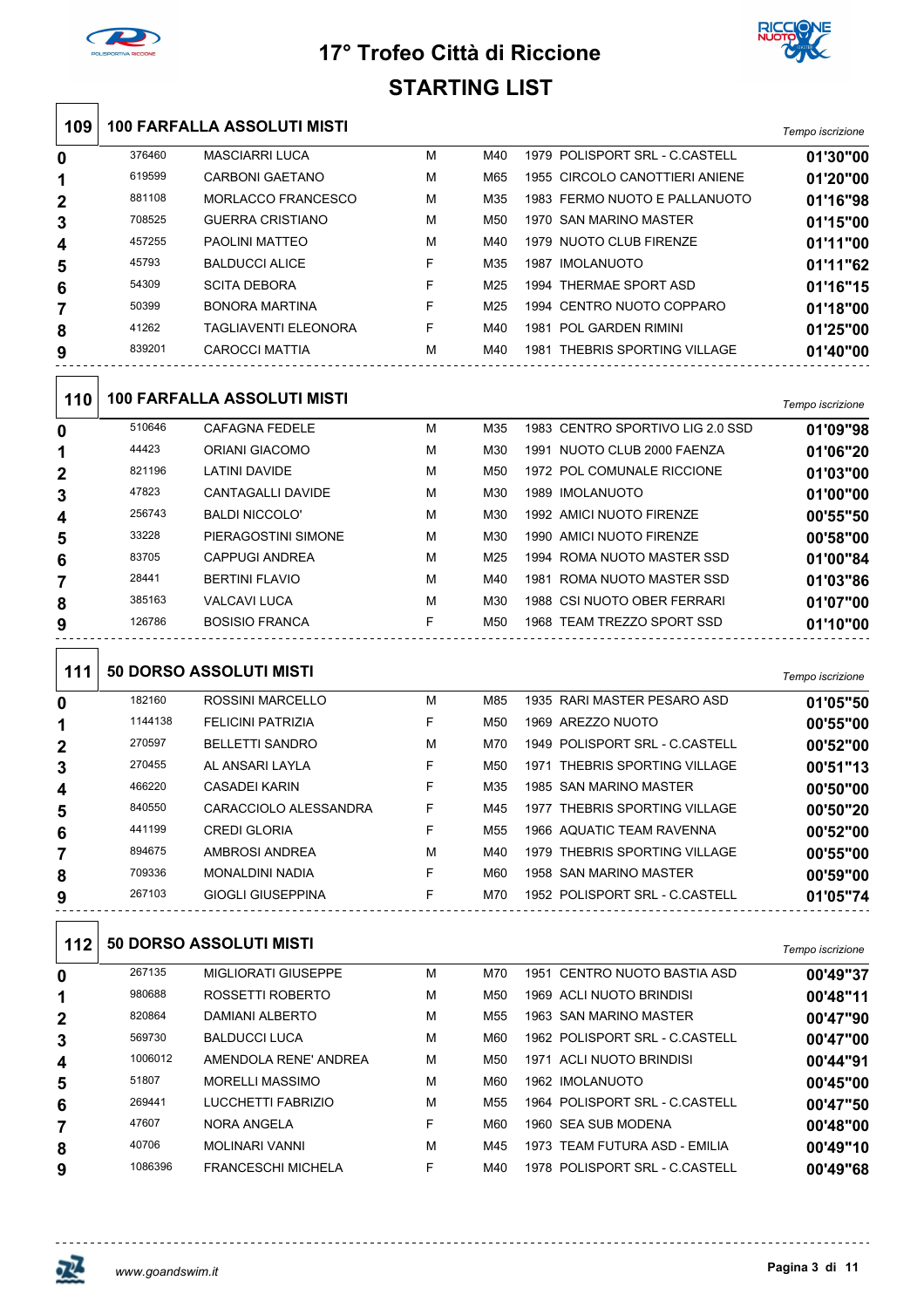



|                  |         |                                |    | ו טום טאוו ואותו |                               |                  |
|------------------|---------|--------------------------------|----|------------------|-------------------------------|------------------|
| 113              |         | <b>50 DORSO ASSOLUTI MISTI</b> |    |                  |                               | Tempo iscrizione |
| 0                | 620327  | D'ALOIA ANTONIO                | м  | M45              | 1973 FANUM FORTUNAE NUOTO     | 00'43"93         |
| 1                | 42092   | <b>GIOVANETTI ANGELA</b>       | F  | M50              | 1970 AQUATIC TEAM RAVENNA     | 00'43"00         |
| 2                | 723188  | <b>ZAOLI MARCO</b>             | M  | M65              | 1955 POL GARDEN RIMINI        | 00'41"83         |
| 3                | 181894  | <b>BURINI DEBORA</b>           | F  | M30              | 1992 CHIARAVALLE NUOTO ASD    | 00'41"55         |
| 4                | 270400  | <b>CHIAPPINI FRANCESCO</b>     | M  | M25              | 1996 THEBRIS SPORTING VILLAGE | 00'41"00         |
| 5                | 40284   | <b>BETTI ELENA</b>             | F  | M25              | 1994 AQUATIC TEAM RAVENNA     | 00'41"00         |
| 6                | 951435  | <b>DELBIANCO LUCA</b>          | М  | M <sub>55</sub>  | 1967 POL COMUNALE RICCIONE    | 00'41"70         |
| 7                | 1177408 | <b>BOZZOLI ARIANNA</b>         | F  | M25              | 1996 RARI MASTER PESARO ASD   | 00'42"00         |
| 8                | 186756  | PONTELLINI DAVIDE              | м  | M40              | 1981 POL. NUOTO MONTEFELTRO   | 00'43"00         |
| 9                | 55636   | OSTI ROMANO                    | м  | M60              | 1961 POL GIOVANNI MASI        | 00'44"50         |
| 114              |         | 50 DORSO ASSOLUTI MISTI        |    |                  |                               | Tempo iscrizione |
| 0                | 1145544 | <b>FRANCINI FILIPPO</b>        | М  | M45              | 1973 POL. NUOTO MONTEFELTRO   | 00'40"00         |
| 1                | 40713   | <b>BERGONZINI SARA</b>         | F  | M40              | 1979 POL BONDENO CHI GIOCA    | 00'39"46         |
| $\mathbf{2}$     | 908212  | PETRERA ROBERTO                | М  | M <sub>55</sub>  | 1964 EMMEDUE SSD              | 00'39"00         |
| 3                | 611463  | ROSSINI MARCO GIANCARLO        | М  | M45              | 1976 SAN MARINO MASTER        | 00'38"00         |
| 4                | 48916   | <b>RANDI STEFANO</b>           | М  | M55              | 1963 RINASCITA TEAM ROMAGNA   | 00'38"00         |
| 5                | 178905  | PASSINETTI ANDREA              | М  | M50              | 1968 FANUM FORTUNAE NUOTO     | 00'38"00         |
| 6                | 45580   | <b>BOZZOLI MATILDE</b>         | F  | M35              | 1986 TEAM FUTURA ASD - EMILIA | 00'38"00         |
| 7                | 282507  | <b>RUMOR ALESSANDRO</b>        | М  | M50              | 1970 AMICI NUOTO FIRENZE      | 00'39"00         |
| 8                | 182224  | <b>MANFRINI ERCOLANO</b>       | М  | M60              | 1958 SSD TEAM MARCHE          | 00'39"50         |
| 9                | 950318  | ALBERANI MARGHERITA            | F. | M40              | 1979 ASD FANATIK TEAM FORLI'  | 00'41"00         |
| 115              |         | 50 DORSO ASSOLUTI MISTI        |    |                  |                               | Tempo iscrizione |
| 0                | 50395   | <b>BALBONI IRENE</b>           | F  | M25              | 1996 CENTRO NUOTO COPPARO     | 00'37"50         |
| 1                | 269301  | LUCHETTI ELENA                 | F  | M25              | 1995 THEBRIS SPORTING VILLAGE | 00'37"00         |
| 2                | 45692   | <b>BENZI CLAUDIO</b>           | M  | M40              | 1981 RINASCITA TEAM ROMAGNA   | 00'36"00         |
| 3                | 47789   | <b>MARINI RICCARDO</b>         | M  | M40              | 1981 TEAM FUTURA ASD - EMILIA | 00'35"00         |
| 4                | 47581   | PAROCCHI SILVIA                | F  | M55              | 1966 MOLINELLA NUOTO ASD      | 00'33"97         |
| 5                | 41072   | PONTI ANDREA                   | М  | M35              | 1987 ASD FANATIK TEAM FORLI ' | 00'35"00         |
| 6                | 396650  | <b>FERRARI MAURO</b>           | М  | M50              | 1968 CSI NUOTO OBER FERRARI   | 00'36"00         |
| 7                | 30476   | <b>GIROLAMI ALBERTO</b>        | м  | M60              | 1959 A.B. TEAM ASD            | 00'36"95         |
| 8                | 709310  | <b>GALLONI UMBERTO</b>         | м  | M55              | 1967 SAN MARINO MASTER        | 00'37"18         |
| 9                | 823816  | PETRI MASSIMILIANO             | м  | M45              | 1973 VIRTUS BUONCONVENTO SSD  | 00'38"00         |
| 116              |         | 50 DORSO ASSOLUTI MISTI        |    |                  |                               | Tempo iscrizione |
| $\boldsymbol{0}$ | 270399  | LEONARDI FRANCESCO             | м  | M25              | 1993 CENTRO NUOTO BASTIA ASD  | 00'33"21         |
| 1                | 1084751 | <b>TERMITE MASSIMILIANO</b>    | м  | M40              | 1978 CENTRO NUOTO BASTIA ASD  | 00'32"51         |
| 2                | 51951   | <b>BOGA DAVIDE</b>             | М  | M50              | 1969 POL GARDEN RIMINI        | 00'32"15         |
| 3                | 42645   | LONZARDI LINDA                 | F  | M30              | 1991 AMICI NUOTO FIRENZE      | 00'31"30         |
| 4                | 5716    | <b>GRAZIUSO ALESSANDRO</b>     | M  | M25              | 1996 AMICI NUOTO FIRENZE      | 00'26"50         |
| 5                | 451327  | POMPIGNA FEDERICO              | М  | M25              | 1996 POL. NUOTO MONTEFELTRO   | 00'31"29         |
| 6                | 181658  | <b>BELLAGAMBA FRANCESCO</b>    | м  | M30              | 1992 FANUM FORTUNAE NUOTO     | 00'31"41         |
| 7                | 2830    | <b>BUCA LAURA</b>              | F  | M30              | 1991 FLAMINIO SPORTING CLUB   | 00'32"20         |
| 8                | 41399   | <b>ZOLI DAVIDE</b>             | М  | M35              | 1985 NUOTANDO ASD             | 00'33"00         |
| 9                | 181863  | <b>SCHIAVONI MIRKO</b>         | м  | M30              | 1992 CHIARAVALLE NUOTO ASD    | 00'33"39         |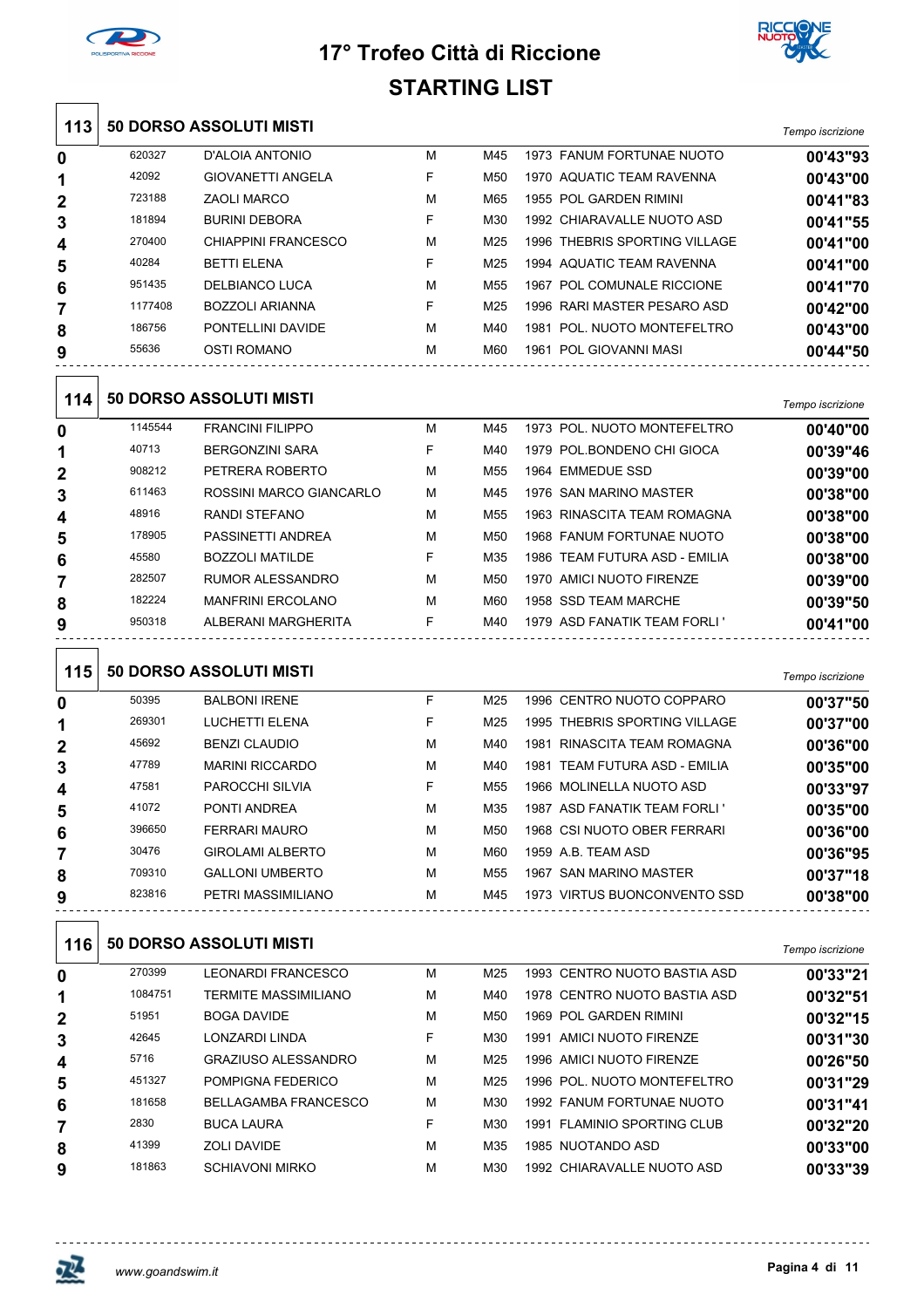



| 117            |         | <b>200 MISTI ASSOLUTI MISTI</b>        |    |     |                                | Tempo iscrizione |
|----------------|---------|----------------------------------------|----|-----|--------------------------------|------------------|
| 0              | 689216  | DI LAURO GIUSEPPINA ANNA               | F  | M55 | 1964 DLF NUOTO LIVORNO         | 05'10"00         |
| 1              | 282341  | <b>GALLINA ALESSANDRA</b>              | F  | M60 | 1959 VETROCAR CSS VERONA       | 04'20"00         |
| $\overline{2}$ | 54093   | <b>MORINI DANIELE</b>                  | M  | M65 | 1956 IMOLANUOTO                | 04'10"00         |
| 3              | 1124094 | ANGELICI HORECKI VALENTINA             | F  | M35 | 1984 VIRTUS BUONCONVENTO SSD   | 03'45"62         |
| 4              | 1019596 | <b>CARTA LEONARDO</b>                  | М  | M40 | 1982 VIRTUS BUONCONVENTO SSD   | 03'40"72         |
| 5              | 697194  | <b>BARBIERI ELISA</b>                  | F  | M40 | 1978 VIRTUS BUONCONVENTO SSD   | 03'45"00         |
| 6              | 279438  | <b>BELLINELLO GAETANO</b>              | M  | M55 | 1966 ROVIGO NUOTO              | 03'50"00         |
| 7              | 50783   | DA SILVA MARISE                        | F  | M60 | 1962 POL GARDEN RIMINI         | 04'12"82         |
| 8              | 776911  | FERRARINI GIANMARIA                    | M  | M55 | 1965 DLF NUOTO LIVORNO         | 04'40"00         |
| 9              | 394095  | AGRESTINI PIERFRANCO                   | M  | M80 | 1940 POL GARDEN RIMINI         | 05'37"78         |
| 118            |         | <b>200 MISTI ASSOLUTI MISTI</b>        |    |     |                                | Tempo iscrizione |
| 0              | 51807   | <b>MORELLI MASSIMO</b>                 | М  | M60 | 1962 IMOLANUOTO                | 03'30"00         |
| 1              | 817422  | <b>MUCCIOLI DIEGO</b>                  | М  | M40 | 1978 SAN MARINO MASTER         | 03'21"33         |
| 2              | 619598  | <b>LALLI STEFANO</b>                   | М  | M60 | 1962 CIRCOLO CANOTTIERI ANIENE | 03'16"00         |
| 3              | 37712   | <b>SCIANNAMEA VALERIO</b>              | М  | M65 | 1956 CIRCOLO CANOTTIERI ANIENE | 03'05"00         |
| 4              | 37840   | DEL PRIORE CARLOTTA                    | F  | M35 | 1986 ROMA NUOTO MASTER SSD     | 02'56"48         |
| 5              | 419084  | PETRACCHI DANIELA                      | F  | M55 | 1963 ROMA NUOTO MASTER SSD     | 02'56"74         |
| 6              | 759460  | <b>TURRA MATTEO</b>                    | M  | M50 | 1971 POL GIOVANNI MASI         | 03'10"00         |
| 7              | 571136  | <b>BECCI FEDERICA</b>                  | F  | M35 | 1987 CHIARAVALLE NUOTO ASD     | 03'20"86         |
| 8              | 375739  | <b>MARAMAI RICCARDO</b>                | M  | M45 | 1976 VIRTUS BUONCONVENTO SSD   | 03'25"13         |
| 9              | 156468  | FERRARINI ELEONORA                     | F  | M30 | 1991 NEW TEAM GIANO ASD        | 03'40"00         |
| 119            |         | <b>200 MISTI ASSOLUTI MISTI</b>        |    |     |                                | Tempo iscrizione |
| 0              | 49166   | <b>GUERRIERI ALESSANDRO</b>            | М  | M40 | 1980 SAN MARINO MASTER         | 02'47"00         |
| 1              | 47361   | <b>VERLICCHI MAURO</b>                 | M  | M50 | 1971 AQUATIC TEAM RAVENNA      | 02'36"00         |
| 2              | 47653   | <b>BUSIGNANI MASSIMO</b>               | M  | M50 | 1968 IMOLANUOTO                | 02'32"00         |
| 3              | 42727   | <b>GANDINI GIACOMO</b>                 | М  | M30 | 1990 THERMAE SPORT ASD         | 02'22"03         |
| 4              | 41842   | ANCARANI STEFANO                       | М  | M30 | 1990 IMOLANUOTO                | 02'10"00         |
| 5              | 28353   | SONDALI GIAN LUCA                      | М  | M55 | 1966 CIRCOLO CANOTTIERI ANIENE | 02'21"00         |
| 6              | 185658  | PARASECOLI JACOPO                      | М  | M25 | 1996 CHIARAVALLE NUOTO ASD     | 02'24"88         |
| 7              | 458032  | FERRARI VITTORIO                       | М  | M55 | 1966 ROMA NUOTO MASTER SSD     | 02'35"25         |
| 8              | 44165   | <b>VANNI SARA</b>                      | F  | M35 | 1986 POL COMUNALE RICCIONE     | 02'43"00         |
| 9              | 270399  | LEONARDI FRANCESCO                     | М  | M25 | 1993 CENTRO NUOTO BASTIA ASD   | 02'52"52         |
| 120            |         | <b>100 STILE LIBERO ASSOLUTI MISTI</b> |    |     |                                |                  |
|                |         |                                        |    |     |                                | Tempo iscrizione |
| 3              | 664995  | DE ANGELIS MARILENA                    | F. | M75 | 1945 POL GIOVANNI MASI         | 02'00"00         |
| 4              | 182160  | ROSSINI MARCELLO                       | М  | M85 | 1935 RARI MASTER PESARO ASD    | 01'55"00         |
| 5              | 267103  | <b>GIOGLI GIUSEPPINA</b>               | F  | M70 | 1952 POLISPORT SRL - C.CASTELL | 01'59"44         |

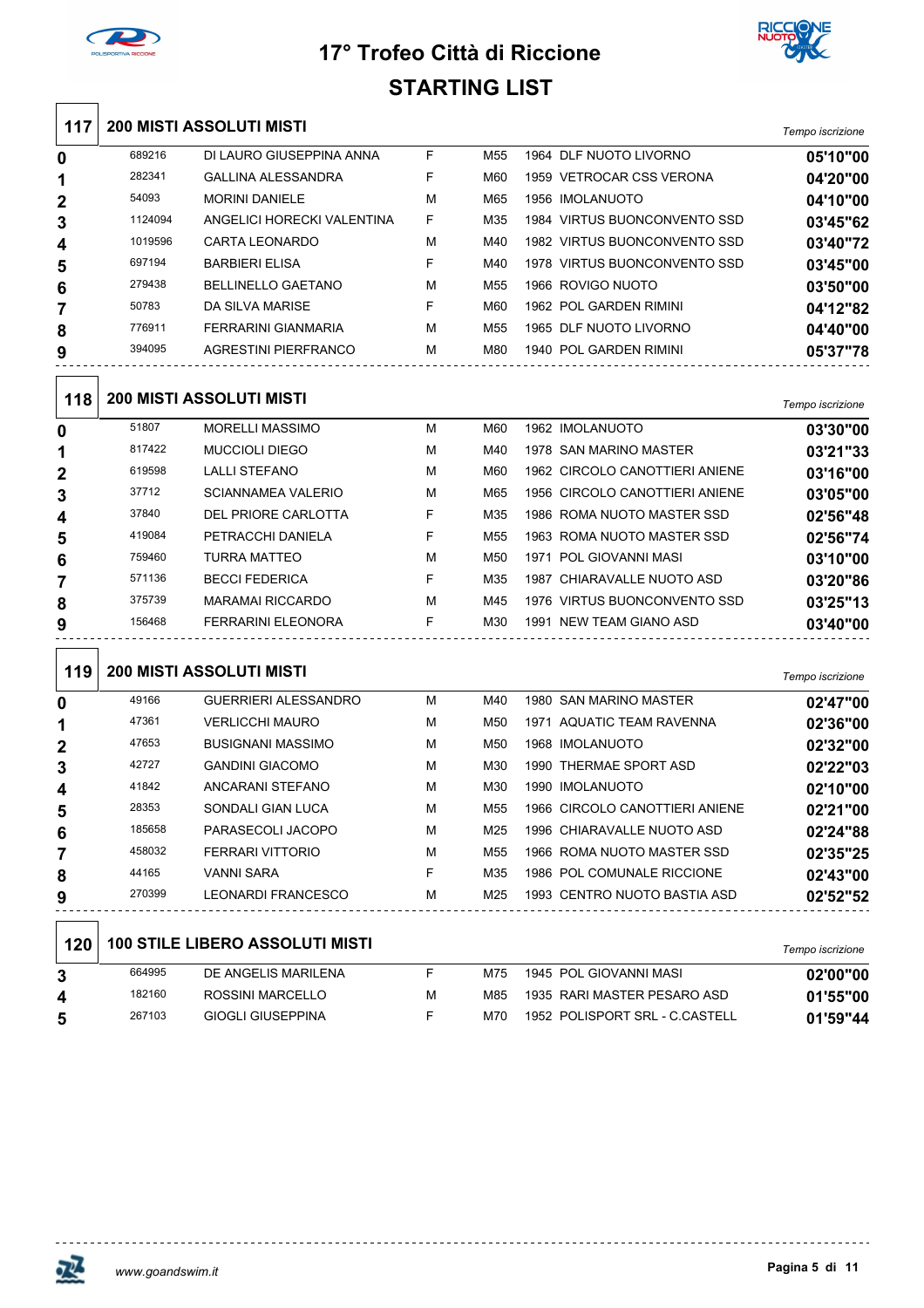



| 121              |         | <b>100 STILE LIBERO ASSOLUTI MISTI</b> |    |                 |                                | Tempo iscrizione |
|------------------|---------|----------------------------------------|----|-----------------|--------------------------------|------------------|
| 0                | 1127174 | <b>BIONDI EMANUELE</b>                 | М  | M45             | 1975 POL COMUNALE RICCIONE     | 01'50"00         |
| 1                | 1181823 | PASCUZZI FRANCESCO PAOLO               | М  | M50             | 1968 AREZZO NUOTO              | 01'45"00         |
| 2                | 267617  | <b>NERI NERIO</b>                      | М  | M70             | 1948 POLISPORT SRL - C.CASTELL | 01'40"00         |
| 3                | 182241  | GIUSTINI BIANCA-MARIA                  | F  | M60             | 1960 RARI MASTER PESARO ASD    | 01'36"00         |
| 4                | 30861   | PERRONE PAOLO                          | М  | M75             | 1946 ASD FANATIK TEAM FORLI '  | 01'35"00         |
| 5                | 660897  | <b>SORCI MAURIZIO</b>                  | M  | M45             | 1974 CENTRO NUOTO BASTIA ASD   | 01'35"05         |
| 6                | 726556  | <b>CANDIDORI LUCIA</b>                 | F  | M30             | 1989 FERMO NUOTO E PALLANUOTO  | 01'36"24         |
| 7                | 709357  | <b>ZOFFOLI GIUSEPPE</b>                | М  | M65             | 1954 SAN MARINO MASTER         | 01'40"00         |
| 8                | 1161962 | URBANELLI ELENA                        | F  | M30             | 1988 THEBRIS SPORTING VILLAGE  | 01'47"00         |
| 122              |         | <b>100 STILE LIBERO ASSOLUTI MISTI</b> |    |                 |                                | Tempo iscrizione |
| $\boldsymbol{0}$ | 269441  | LUCCHETTI FABRIZIO                     | М  | M55             | 1964 POLISPORT SRL - C.CASTELL | 01'33"00         |
| 1                | 1181588 | LUNEDEI DAVIDE                         | М  | M40             | 1982 SAN MARINO MASTER         | 01'30"00         |
| 2                | 569730  | <b>BALDUCCI LUCA</b>                   | М  | M60             | 1962 POLISPORT SRL - C.CASTELL | 01'30"00         |
| 3                | 823794  | <b>BIANCUCCI RAFFAELE</b>              | M  | M <sub>50</sub> | 1971 VIRTUS BUONCONVENTO SSD   | 01'26"29         |
| 4                | 187168  | <b>SCARPONI VALENTINA</b>              | F  | M40             | 1980 IL GRILLO SSD CIVITANOVA  | 01'25"25         |
| 5                | 441199  | <b>CREDI GLORIA</b>                    | F  | M55             | 1966 AQUATIC TEAM RAVENNA      | 01'26"00         |
| 6                | 523195  | <b>TESI LUCA</b>                       | M  | M60             | 1961 NUOTO CLUB FIRENZE        | 01'28"00         |
| 7                | 1020872 | SIMONCELLI GIULIA                      | F  | M25             | 1995 POL. NUOTO MONTEFELTRO    | 01'30"00         |
| 8                | 182163  | ROMANI GABRIELE                        | М  | M70             | 1948 GS SAMB 87                | 01'32"02         |
| 9                | 1129762 | ALESSANDRONI SIMONE                    | М  | M45             | 1974 POL COMUNALE RICCIONE     | 01'35"00         |
|                  |         |                                        |    |                 |                                |                  |
| 123              |         | <b>100 STILE LIBERO ASSOLUTI MISTI</b> |    |                 |                                | Tempo iscrizione |
| $\boldsymbol{0}$ | 257183  | PRELAZZI CHERUBINO                     | M  | M65             | 1955 FIRENZE NUOTA MASTER      | 01'25"00         |
| 1                | 948750  | <b>ANGELI MAURO</b>                    | М  | M55             | 1964 POL GARDEN RIMINI         | 01'25"00         |
| $\mathbf{2}$     | 820864  | <b>DAMIANI ALBERTO</b>                 | М  | M <sub>55</sub> | 1963 SAN MARINO MASTER         | 01'24"89         |
| 3                | 40706   | <b>MOLINARI VANNI</b>                  | М  | M45             | 1973 TEAM FUTURA ASD - EMILIA  | 01'22"15         |
| 4                | 620327  | D'ALOIA ANTONIO                        | М  | M45             | 1973 FANUM FORTUNAE NUOTO      | 01'21"22         |
| 5                | 53443   | MARTIGNANI ALBERTO                     | м  | M60             | 1961 CSI NUOTO OBER FERRARI    | 01'22"00         |
| 6                | 669640  | <b>VALLESI VERONICA</b>                | F  | M25             | 1996 IL GRILLO SSD CIVITANOVA  | 01'23"08         |
| 7                | 709345  | <b>RENZI RENZO</b>                     | М  | M70             | 1950 SAN MARINO MASTER         | 01'24"95         |
| 8                | 641606  | PAPALINI OTTAVIA                       | F. | M35             | 1984 ACQUA TEAM SENIGALLIA ASD | 01'25"00         |
| 9                | 1177408 | <b>BOZZOLI ARIANNA</b>                 | F. | M25             | 1996 RARI MASTER PESARO ASD    | 01'25"00         |
| 124              |         | <b>100 STILE LIBERO ASSOLUTI MISTI</b> |    |                 |                                |                  |
|                  | 892538  |                                        |    |                 |                                | Tempo iscrizione |
| $\boldsymbol{0}$ |         | <b>BECCHETTI ROMOLO</b>                | м  | M75             | 1946 VIRTUS BUONCONVENTO SSD   | 01'20"21         |
| 1                | 1056705 | LUTAZI ANDREA                          | М  | M35             | 1985 THEBRIS SPORTING VILLAGE  | 01'20"00         |
| 2                | 823816  | PETRI MASSIMILIANO                     | М  | M45             | 1973 VIRTUS BUONCONVENTO SSD   | 01'18"71         |
| 3                | 186756  | PONTELLINI DAVIDE                      | М  | M40             | 1981 POL. NUOTO MONTEFELTRO    | 01'17"00         |
| 4                | 375739  | <b>MARAMAI RICCARDO</b>                | М  | M45             | 1976 VIRTUS BUONCONVENTO SSD   | 01'15"00         |
| 5                | 47360   | <b>TOSATTO SIMONE</b>                  | М  | M55             | 1967 AQUATIC TEAM RAVENNA      | 01'16"00         |
| 6                | 179517  | <b>SANTINELLI FILIPPO</b>              | М  | M45             | 1975 FANUM FORTUNAE NUOTO      | 01'18"00         |
| 7                | 1145544 | <b>FRANCINI FILIPPO</b>                | М  | M45             | 1973 POL. NUOTO MONTEFELTRO    | 01'20"00         |
| 8                | 894675  | AMBROSI ANDREA                         | М  | M40             | 1979 THEBRIS SPORTING VILLAGE  | 01'20"00         |
| 9                | 181894  | <b>BURINI DEBORA</b>                   | F  | M30             | 1992 CHIARAVALLE NUOTO ASD     | 01'20"95         |

JQ.

 $\overline{a}$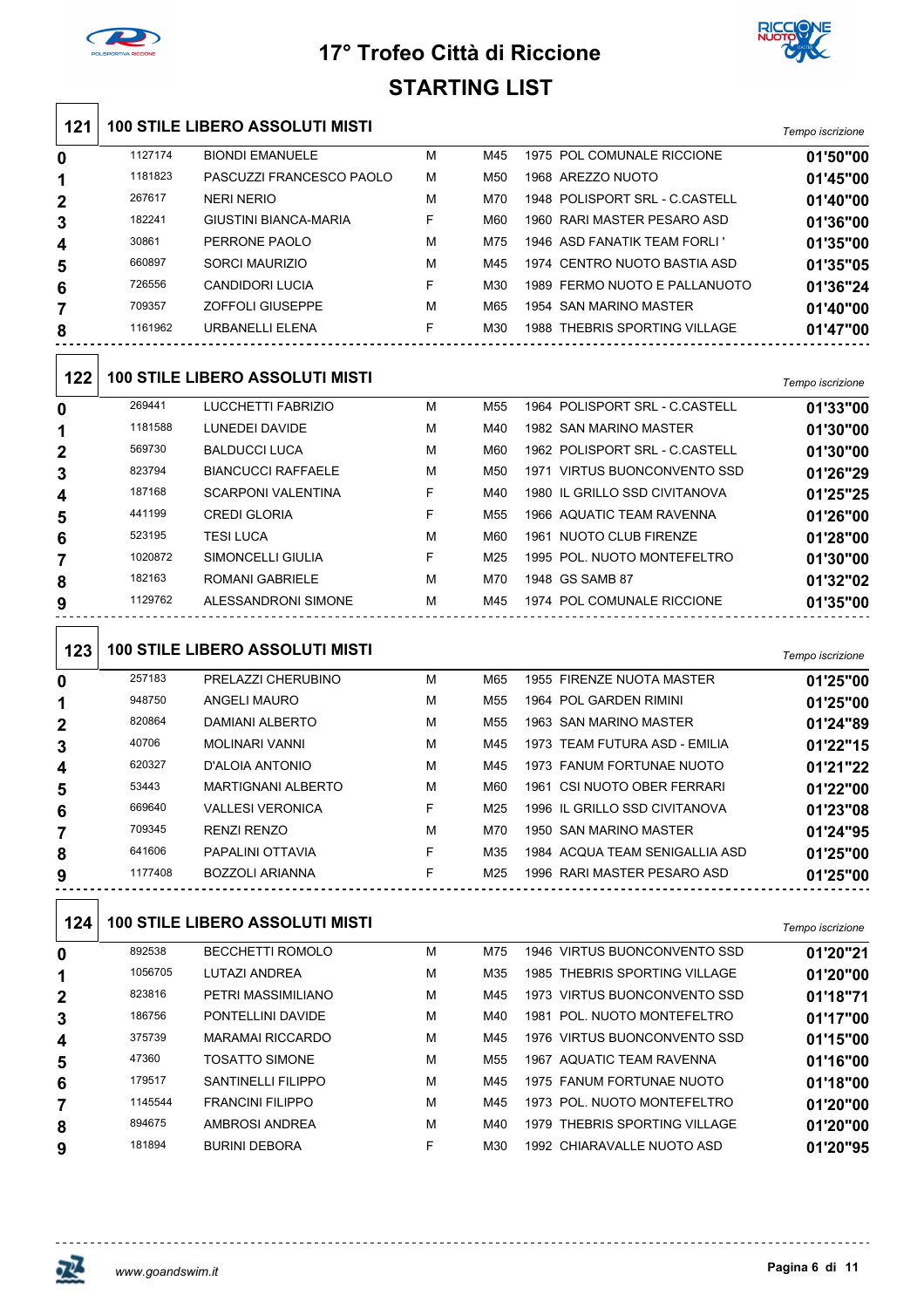



| <b>STARTING LIST</b> |  |  |
|----------------------|--|--|
|                      |  |  |

| 125            |         | <b>100 STILE LIBERO ASSOLUTI MISTI</b> |   |                 |                                |                  |
|----------------|---------|----------------------------------------|---|-----------------|--------------------------------|------------------|
|                |         |                                        |   |                 |                                | Tempo iscrizione |
| 0              | 760601  | <b>LELLI MARCO</b>                     | М | M50             | 1972 AMICI NUOTO FIRENZE       | 01'15"00         |
| 1              | 782881  | <b>FULVI ENRICO</b>                    | М | M35             | 1983 FERMO NUOTO E PALLANUOTO  | 01'14"84         |
| $\overline{2}$ | 40284   | <b>BETTI ELENA</b>                     | F | M25             | 1994 AQUATIC TEAM RAVENNA      | 01'14"00         |
| 3              | 52232   | <b>MARCHESINI ALESSIA</b>              | F | M25             | 1994 NUOVO NUOTO GEST SSD      | 01'13"73         |
| 4              | 571136  | <b>BECCI FEDERICA</b>                  | F | M35             | 1987 CHIARAVALLE NUOTO ASD     | 01'13"06         |
| 5              | 400870  | POLI GIUSEPPE                          | М | M <sub>55</sub> | 1964 CHIARAVALLE NUOTO ASD     | 01'13"46         |
| 6              | 980688  | ROSSETTI ROBERTO                       | М | M50             | 1969 ACLI NUOTO BRINDISI       | 01'13"92         |
| 7              | 766804  | <b>PASTORE SERENA</b>                  | F | M40             | 1979 OLIMPICA SALENTINA ASD    | 01'14"50         |
| 8              | 45580   | <b>BOZZOLI MATILDE</b>                 | F | M35             | 1986 TEAM FUTURA ASD - EMILIA  | 01'15"00         |
| 9              | 254369  | <b>DEGLI AGOSTINI BARBARA</b>          | F | M50             | 1970 AMICI NUOTO FIRENZE       | 01'15"00         |
| 126            |         | <b>100 STILE LIBERO ASSOLUTI MISTI</b> |   |                 |                                | Tempo iscrizione |
| 0              | 30624   | <b>GHELLI CLAUDIO</b>                  | М | M60             | 1961 ROMA NUOTO MASTER SSD     | 01'10"53         |
| 1              | 775467  | <b>TESAURI MARCO</b>                   | М | M25             | 1996 OLYMPIA BIBBIANO          | 01'10"00         |
| 2              | 587278  | <b>TAMAGNINI STEFANO</b>               | М | M45             | 1974 POL COMUNALE RICCIONE     | 01'10"00         |
| 3              | 48916   | <b>RANDI STEFANO</b>                   | М | M <sub>55</sub> | 1963 RINASCITA TEAM ROMAGNA    | 01'08"76         |
| 4              | 3120    | DE VINCENTIS ROMEO                     | м | M25             | 1996 PINGUINO NUOTO - AVEZZANO | 01'08"00         |
| 5              | 40589   | <b>CHIARELLO FABIO</b>                 | м | M <sub>55</sub> | 1964 NUOTO CLUB FIRENZE        | 01'08"00         |
| 6              | 181323  | <b>CARPINETI GIULIA</b>                | F | M25             | 1995 POL. NUOTO MONTEFELTRO    | 01'09"00         |
| 7              | 41262   | <b>TAGLIAVENTI ELEONORA</b>            | F | M40             | 1981 POL GARDEN RIMINI         | 01'10"00         |
| 8              | 86406   | DE PAOLIS ENRICO                       | м | M25             | 1994 PINGUINO NUOTO - AVEZZANO | 01'10"50         |
| 9              | 839201  | <b>CAROCCI MATTIA</b>                  | М | M40             | 1981 THEBRIS SPORTING VILLAGE  | 01'13"06         |
| 127            |         | <b>100 STILE LIBERO ASSOLUTI MISTI</b> |   |                 |                                | Tempo iscrizione |
| 0              | 1173749 | <b>CAPECCI IGOR</b>                    | М | M45             | 1973 CHIARAVALLE NUOTO ASD     | 01'07"15         |
|                | 50399   | <b>BONORA MARTINA</b>                  | F | M25             | 1994 CENTRO NUOTO COPPARO      | 01'06"00         |
| 2              | 1096390 | <b>GIOMMI MATTEO</b>                   | м | M25             | 1993 FANUM FORTUNAE NUOTO      | 01'05"27         |

| 47789  | <b>MARINI RICCARDO</b> | м | M40        | 1981 TEAM FUTURA ASD - EMILIA | 01'05"00 |
|--------|------------------------|---|------------|-------------------------------|----------|
| 269301 | LUCHETTI ELENA         |   | M25        | 1995 THEBRIS SPORTING VILLAGE | 01'05"00 |
| 181174 | NARDI DARIO            | м | <b>M60</b> | 1959 RARI MASTER PESARO ASD   | 01'06"00 |
| 660881 | <b>CROCI SIMONE</b>    | м | M40        | 1979 NS MARCHE SSD            | 01'06"52 |
| 823936 | ANDRENACCI FABIO       | м | M35        | 1986 FERMO NUOTO E PALLANUOTO | 01'07"66 |
|        |                        |   |            |                               |          |

#### **100 STILE LIBERO ASSOLUTI MISTI** *Tempo iscrizione*

|        |                             |   |     |                               | i empo iscrizione                                       |
|--------|-----------------------------|---|-----|-------------------------------|---------------------------------------------------------|
| 183742 | <b>BRAMUCCI SARA</b>        | F | M30 | 1992 CHIARAVALLE NUOTO ASD    | 01'04"98                                                |
| 182703 | <b>QUATTRINI MATTIA</b>     | M | M30 | 1989 CHIARAVALLE NUOTO ASD    | 01'04"89                                                |
| 41360  | <b>VENTURINI MATTEO</b>     | M | M35 | 1986 POL GARDEN RIMINI        | 01'04"20                                                |
| 45793  | <b>BALDUCCI ALICE</b>       | F | M35 | <b>IMOLANUOTO</b><br>1987     | 01'03"94                                                |
| 457142 | <b>TINI ELENA</b>           | F | M30 | 1989 SAN MARINO MASTER        | 01'03"35                                                |
| 50746  | <b>BIANCHI MANUEL</b>       | M | M40 | 1980 POL GARDEN RIMINI        | 01'03"68                                                |
| 181658 | <b>BELLAGAMBA FRANCESCO</b> | M | M30 | 1992 FANUM FORTUNAE NUOTO     | 01'04"00                                                |
| 185907 | <b>MENSITIERI EDOARDO</b>   | M | M55 | 1966 RARI MASTER PESARO ASD   | 01'04"50                                                |
| 605943 | DEGIROLAMO VITO             | M | M30 | 1989 ICOS SPORTING CLUB       | 01'04"90                                                |
| 152201 | ROVETTA GRETA               | F | M35 | 1985 NUOTO MASTER BRESCIA ASD | 01'05"00                                                |
|        |                             |   |     |                               | I Y Y Y I I E E EI BEI \ Y / \ Y Y Y E Y I I IIII Y I I |

LAZZARI MARCO M M35 1984 SAN MARINO MASTER **01'05"00**

PIERLEONI FILIPPO M M40 1982 POL. NUOTO MONTEFELTRO **01'05"00**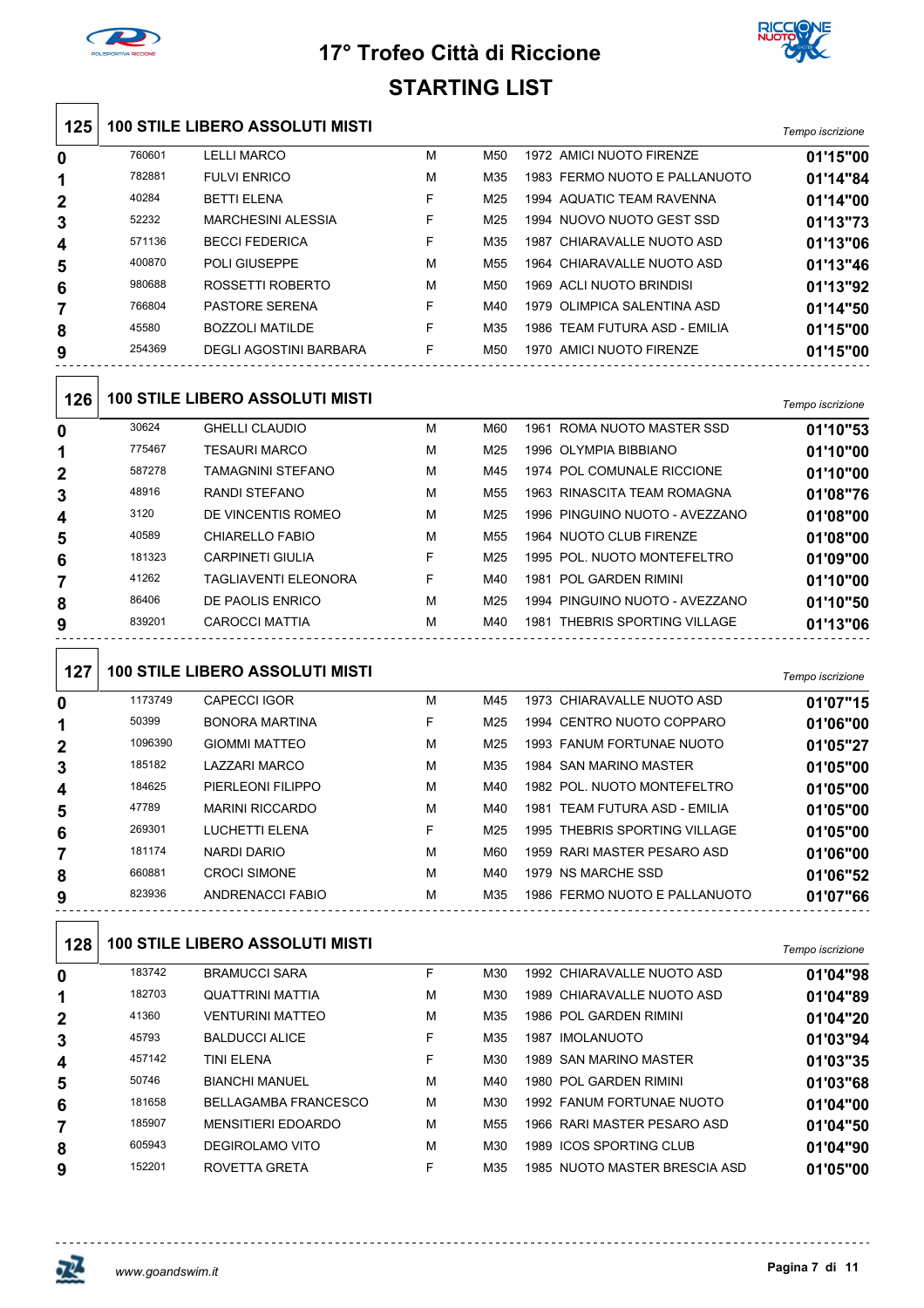

 $\sqrt{2}$ 

## **17° Trofeo Città di Riccione STARTING LIST**



| 129              |         | <b>100 STILE LIBERO ASSOLUTI MISTI</b> |   |     |                  |                             | Tempo iscrizione |
|------------------|---------|----------------------------------------|---|-----|------------------|-----------------------------|------------------|
| 0                | 178980  | <b>CAMILLI MELETANI STEFANO</b>        | M | M40 |                  | 1978 FANUM FORTUNAE NUOTO   | 01'01"89         |
| 1                | 385163  | <b>VALCAVI LUCA</b>                    | M | M30 |                  | 1988 CSI NUOTO OBER FERRARI | 01'01"00         |
| $\mathbf{2}$     | 415548  | <b>GUERRA MATTIA</b>                   | M | M35 | 1987             | <b>SAN MARINO MASTER</b>    | 01'00"00         |
| 3                | 709324  | CECCHETTI GIACOMO                      | M | M35 |                  | 1983 SAN MARINO MASTER      | 00'59"66         |
| $\boldsymbol{4}$ | 709349  | <b>SCARPONI SIMONE</b>                 | M | M30 | 1989             | <b>SAN MARINO MASTER</b>    | 00'59"33         |
| 5                | 1068831 | PACE STEFANO                           | M | M30 |                  | 1991 NUOTO CLUB FIRENZE     | 00'59"50         |
| 6                | 723308  | PAVAN MATTEO                           | M | M35 |                  | 1983 CENTRO NUOTO LE BANDIE | 00'59"92         |
| 7                | 181679  | <b>GIOVANNUCCI LUCA</b>                | M | M30 |                  | 1992 FANUM FORTUNAE NUOTO   | 01'00"41         |
| 8                | 42463   | <b>GUARESCHI MARTINA</b>               | F | M30 | 1990 COOPERNUOTO |                             | 01'01"64         |
| 9                | 278766  | RAVAROTTO MARTINA                      | F | M30 |                  | 1992 THERMAE SPORT ASD      | 01'02"10         |

| 130            |         | <b>100 STILE LIBERO ASSOLUTI MISTI</b> |   |     |                                 | Tempo iscrizione |
|----------------|---------|----------------------------------------|---|-----|---------------------------------|------------------|
| $\bf{0}$       | 44266   | NANNI MARCO                            | М | M55 | 1965 ASD FANATIK TEAM FORLI '   | 00'59"00         |
| 1              | 374000  | <b>SEGATO FRANCESCO</b>                | M | M40 | 1979 NUOTO CLUB FIRENZE         | 00'59"00         |
| $\overline{2}$ | 416827  | TAMAGNINI ANDREA SERGIO                | М | M30 | 1991 VV F. REGGIO E. M. MARCONI | 00'56"63         |
| 3              | 180274  | FILONZI MATTEO                         | M | M25 | 1994 FANUM FORTUNAE NUOTO       | 00'55"62         |
| 4              | 50446   | <b>LELLI ALESSANDRO</b>                | M | M25 | 1995 AQUATIC TEAM RAVENNA       | 00'53"50         |
| 5              | 48413   | DELMONTE ALBERTO                       | M | M30 | 1992 OLYMPIA BIBBIANO           | 00'53"50         |
| 6              | 252832  | <b>WESTBOWSKI ANDREA</b>               | M | M35 | 1985 AQUATIC TEAM RAVENNA       | 00'56"10         |
| 7              | 45692   | <b>BENZI CLAUDIO</b>                   | M | M40 | RINASCITA TEAM ROMAGNA<br>1981  | 00'58"17         |
| 8              | 42645   | <b>LONZARDI LINDA</b>                  | F | M30 | AMICI NUOTO FIRENZE<br>1991     | 00'59"00         |
| 9              | 1167212 | KOUSIS IOANNIS                         | M | M35 | CENTRO NUOTO BASTIA ASD<br>1987 | 00'59"05         |
|                |         |                                        |   |     |                                 |                  |

| 131 |         | <b>50 RANA ASSOLUTI MISTI</b> |   |     |                               | Tempo iscrizione |
|-----|---------|-------------------------------|---|-----|-------------------------------|------------------|
| 3   | 182312  | ANGELUCCI GIAN FRANCO         | м | M75 | 1944 RARI MASTER PESARO ASD   | 00'58"00         |
| 4   | 182241  | GIUSTINI BIANCA-MARIA         |   | M60 | 1960 RARI MASTER PESARO ASD   | 00'57"00         |
| 5   | 1161962 | URBANELLE FNA                 |   | M30 | 1988 THEBRIS SPORTING VILLAGE | 00'57"00         |
| 6   | 664995  | DE ANGELIS MARILENA           |   | M75 | 1945 POL GIOVANNI MASI        | 01'03"00         |

| 132              | <b>50 RANA ASSOLUTI MISTI</b> |                          |   |     |                                        |          |
|------------------|-------------------------------|--------------------------|---|-----|----------------------------------------|----------|
| 0                | 1144138                       | <b>FELICINI PATRIZIA</b> | F | M50 | AREZZO NUOTO<br>1969                   | 00'55"00 |
| 1                | 1008684                       | LAGHI LAURA              | F | M55 | 1966 RARI NANTES ROMAGNA ASD           | 00'52"63 |
| $\mathbf{2}$     | 709357                        | <b>ZOFFOLI GIUSEPPE</b>  | M | M65 | 1954 SAN MARINO MASTER                 | 00'51"56 |
| 3                | 270597                        | <b>BELLETTI SANDRO</b>   | M | M70 | POLISPORT SRL - C.CASTELL<br>1949      | 00'50"87 |
| $\boldsymbol{4}$ | 1181823                       | PASCUZZI FRANCESCO PAOLO | M | M50 | 1968 AREZZO NUOTO                      | 00'50"00 |
| 5                | 1149104                       | <b>QUAGLIARINI ELISA</b> | F | M35 | 1986 FERMO NUOTO E PALLANUOTO          | 00'50"50 |
| 6                | 182163                        | ROMANI GABRIELE          | M | M70 | 1948 GS SAMB 87                        | 00'50"87 |
| 7                | 929307                        | <b>LORENZINI CHIARA</b>  | F | M40 | <b>VIRTUS BUONCONVENTO SSD</b><br>1978 | 00'52"26 |
| 8                | 1090386                       | <b>BENEA SERGIO</b>      | M | M65 | 1955 POL BONDENO CHI GIOCA             | 00'55"00 |
| 9                | 270455                        | AL ANSARI LAYLA          | F | M50 | THEBRIS SPORTING VILLAGE<br>1971       | 00'55"00 |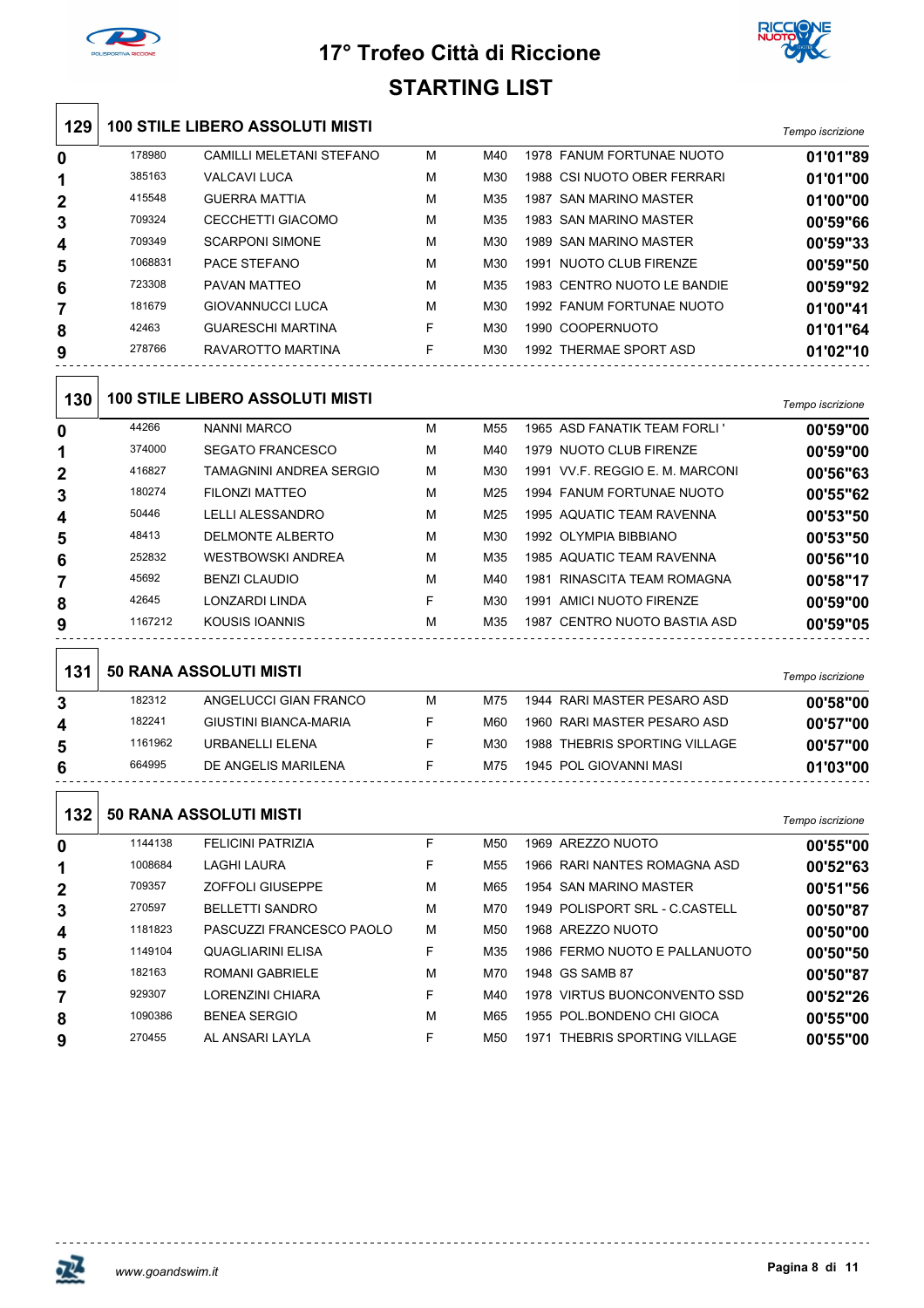



| 133              |         | <b>50 RANA ASSOLUTI MISTI</b> |    |                 |                                | Tempo iscrizione |
|------------------|---------|-------------------------------|----|-----------------|--------------------------------|------------------|
| 0                | 1181588 | LUNEDEI DAVIDE                | М  | M40             | 1982 SAN MARINO MASTER         | 00'50"00         |
| 1                | 187168  | <b>SCARPONI VALENTINA</b>     | F  | M40             | 1980 IL GRILLO SSD CIVITANOVA  | 00'49"34         |
| $\mathbf{2}$     | 55636   | <b>OSTI ROMANO</b>            | M  | M60             | 1961 POL GIOVANNI MASI         | 00'48"50         |
| 3                | 602700  | <b>BAZZOCCHI ENRICO</b>       | М  | M35             | 1984 NUOTANDO ASD              | 00'48"00         |
| 4                | 54669   | CASAGRANDE PAOLA              | F  | M <sub>50</sub> | 1968 AQUATIC TEAM RAVENNA      | 00'47"00         |
| 5                | 1124078 | <b>MARIANELLO DANIELE</b>     | M  | M35             | 1983 VIRTUS BUONCONVENTO SSD   | 00'48"00         |
| 6                | 1056705 | LUTAZI ANDREA                 | М  | M35             | 1985 THEBRIS SPORTING VILLAGE  | 00'48"06         |
| 7                | 407849  | <b>GAVIOLI ENRICO</b>         | М  | M60             | 1960 SEA SUB MODENA            | 00'49"22         |
| 8                | 817398  | <b>SALMI CLAUDIO</b>          | M  | M60             | 1960 SEA SUB MODENA            | 00'49"70         |
| 9                | 894827  | <b>BERNARDO FABIO</b>         | M  | M35             | 1985 OLIMPICA SALENTINA ASD    | 00'50"00         |
| 134              |         | <b>50 RANA ASSOLUTI MISTI</b> |    |                 |                                | Tempo iscrizione |
| 0                | 156468  | <b>FERRARINI ELEONORA</b>     | F  | M30             | 1991 NEW TEAM GIANO ASD        | 00'46"11         |
| 1                | 182224  | <b>MANFRINI ERCOLANO</b>      | M  | M60             | 1958 SSD TEAM MARCHE           | 00'46"00         |
| 2                | 400870  | <b>POLI GIUSEPPE</b>          | М  | M <sub>55</sub> | 1964 CHIARAVALLE NUOTO ASD     | 00'45"31         |
| 3                | 512432  | <b>CERMARIA VIRGINIA</b>      | F  | M35             | 1984 POL COMUNALE RICCIONE     | 00'45"00         |
| 4                | 54547   | SABBATINI PAOLA               | F  | M <sub>50</sub> | 1970 NUOTANDO ASD              | 00'44"50         |
| 5                | 817422  | <b>MUCCIOLI DIEGO</b>         | M  | M40             | 1978 SAN MARINO MASTER         | 00'44"74         |
| 6                | 641606  | PAPALINI OTTAVIA              | F  | M35             | 1984 ACQUA TEAM SENIGALLIA ASD | 00'45"00         |
| 7                | 723188  | <b>ZAOLI MARCO</b>            | M  | M65             | 1955 POL GARDEN RIMINI         | 00'45"87         |
| 8                | 831865  | <b>MALFITANO MARCO</b>        | М  | M55             | 1966 POL BONDENO CHI GIOCA     | 00'46"09         |
| 9                | 47607   | NORA ANGELA                   | F  | M60             | 1960 SEA SUB MODENA            | 00'46"68         |
| 135              |         | <b>50 RANA ASSOLUTI MISTI</b> |    |                 |                                | Tempo iscrizione |
| 0                | 179517  | <b>SANTINELLI FILIPPO</b>     | М  | M45             | 1975 FANUM FORTUNAE NUOTO      | 00'43"47         |
| 1                | 178905  | PASSINETTI ANDREA             | М  | M50             | 1968 FANUM FORTUNAE NUOTO      | 00'42"00         |
| $\mathbf{2}$     | 951435  | DELBIANCO LUCA                | M  | M55             | 1967 POL COMUNALE RICCIONE     | 00'40"60         |
| 3                | 1127178 | <b>HUEBER CHRISTIAN</b>       | M  | M50             | 1972 POL COMUNALE RICCIONE     | 00'40"00         |
| 4                | 1173749 | CAPECCI IGOR                  | M  | M45             | 1973 CHIARAVALLE NUOTO ASD     | 00'39"20         |
| 5                | 457142  | <b>TINI ELENA</b>             | F  | M30             | 1989 SAN MARINO MASTER         | 00'40"00         |
| 6                | 41072   | PONTI ANDREA                  | М  | M35             | 1987 ASD FANATIK TEAM FORLI '  | 00'40"00         |
| 7                | 775467  | <b>TESAURI MARCO</b>          | м  | M25             | 1996 OLYMPIA BIBBIANO          | 00'41"83         |
| 8                | 47360   | <b>TOSATTO SIMONE</b>         | м  | M55             | 1967 AQUATIC TEAM RAVENNA      | 00'43"00         |
| 9                | 42092   | <b>GIOVANETTI ANGELA</b>      | F. | M50             | 1970 AQUATIC TEAM RAVENNA      | 00'44"00         |
| 136              |         | <b>50 RANA ASSOLUTI MISTI</b> |    |                 |                                | Tempo iscrizione |
| $\boldsymbol{0}$ | 111919  | <b>SEMPROLI SILVIA</b>        | F  | M35             | 1987 POL GARDEN RIMINI         | 00'39"00         |
| 1                | 54796   | <b>PASI FILIPPO</b>           | м  | M40             | 1978 AQUATIC TEAM RAVENNA      | 00'38"70         |
| 2                | 183742  | <b>BRAMUCCI SARA</b>          | F  | M30             | 1992 CHIARAVALLE NUOTO ASD     | 00'38"45         |
| 3                | 1138563 | D'ANGELO LUCA                 | м  | M30             | 1992 NUOTANDO ASD              | 00'38"00         |
| 4                | 889226  | DE CRISTOFARO MARCO           | м  | M45             | 1974 FLAMINIO SPORTING CLUB    | 00'37"20         |
| 5                | 40589   | <b>CHIARELLO FABIO</b>        | М  | M55             | 1964 NUOTO CLUB FIRENZE        | 00'38"00         |
| 6                | 587278  | TAMAGNINI STEFANO             | М  | M45             | 1974 POL COMUNALE RICCIONE     | 00'38"00         |
| 7                | 419084  | PETRACCHI DANIELA             | F. | M55             | 1963 ROMA NUOTO MASTER SSD     | 00'38"55         |
| 8                | 759460  | TURRA MATTEO                  | М  | M50             | 1971 POL GIOVANNI MASI         | 00'39"00         |
| 9                | 908212  | PETRERA ROBERTO               | М  | M55             | 1964 EMMEDUE SSD               | 00'39"00         |

 $\ddotsc$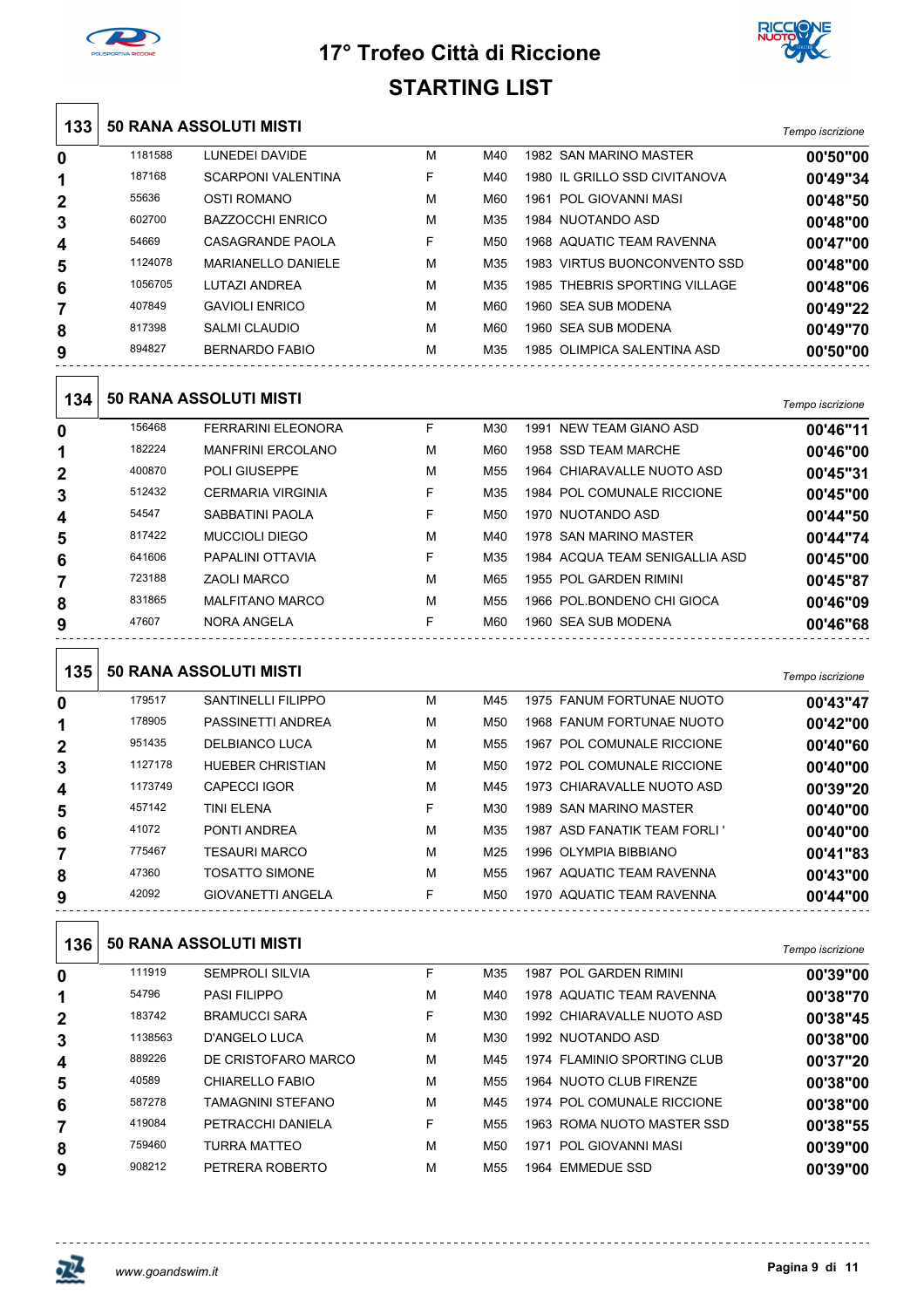



|                |         |                                 | STARTING LIST |                 |                               |                  |
|----------------|---------|---------------------------------|---------------|-----------------|-------------------------------|------------------|
| 137            |         | <b>50 RANA ASSOLUTI MISTI</b>   |               |                 |                               | Tempo iscrizione |
| 0              | 824865  | <b>NOLI FEDERIGO</b>            | М             | M30             | 1989 CENTRO NUOTO BASTIA ASD  | 00'37"00         |
| 1              | 247179  | CHITI STEFANIA                  | F             | M30             | 1992 H. SPORT SSD - FIRENZE   | 00'36"00         |
| 2              | 181863  | <b>SCHIAVONI MIRKO</b>          | М             | M30             | 1992 CHIARAVALLE NUOTO ASD    | 00'35"21         |
| 3              | 178980  | CAMILLI MELETANI STEFANO        | М             | M40             | 1978 FANUM FORTUNAE NUOTO     | 00'35"00         |
| 4              | 709326  | <b>ERCOLANI GIACOMO</b>         | М             | M40             | 1981 SAN MARINO MASTER        | 00'34"35         |
| 5              | 181561  | <b>LICCI ALBERTO</b>            | М             | M45             | 1975 FERMO NUOTO E PALLANUOTO | 00'34"88         |
| 6              | 52065   | <b>FRISONI ILENIA</b>           | F             | M25             | 1995 POL COMUNALE RICCIONE    | 00'35"05         |
| 7              | 47901   | <b>LAPPI FILIPPO</b>            | М             | M30             | 1991 POL GIOVANNI MASI        | 00'36"00         |
| 8              | 603903  | <b>CONTI FEDERICO</b>           | м             | M30             | 1988 NUOTANDO ASD             | 00'36"00         |
| 9              | 49166   | <b>GUERRIERI ALESSANDRO</b>     | М             | M40             | 1980 SAN MARINO MASTER        | 00'37"00         |
| 138            |         | <b>50 RANA ASSOLUTI MISTI</b>   |               |                 |                               | Tempo iscrizione |
| 0              | 268043  | ALBRIGO DAVIDE                  | М             | M50             | 1972 CENTRO NUOTO BASTIA ASD  | 00'33"90         |
| 1              | 185658  | PARASECOLI JACOPO               | м             | M25             | 1996 CHIARAVALLE NUOTO ASD    | 00'33"10         |
| $\overline{2}$ | 47653   | <b>BUSIGNANI MASSIMO</b>        | м             | M <sub>50</sub> | 1968 IMOLANUOTO               | 00'33"00         |
| 3              | 817513  | <b>IMPERIALI GIANLUCA</b>       | М             | M45             | 1977 CENTRO NUOTO BASTIA ASD  | 00'33"00         |
| 4              | 106818  | DOMENICHINI DAVIDE              | М             | M30             | 1988 AMICI NUOTO FIRENZE      | 00'30"00         |
| 5              | 42717   | LACCHINI ALESSANDRO             | М             | M30             | 1989 AMICI NUOTO FIRENZE      | 00'31"90         |
| 6              | 47361   | <b>VERLICCHI MAURO</b>          | М             | M <sub>50</sub> | 1971 AQUATIC TEAM RAVENNA     | 00'33"00         |
| 7              | 269299  | PATITI ANDREA                   | М             | M25             | 1994 CENTRO NUOTO BASTIA ASD  | 00'33"05         |
| 8              | 180911  | <b>SEVERI ALESSANDRO</b>        | м             | M <sub>25</sub> | 1993 FANUM FORTUNAE NUOTO     | 00'33"80         |
| 9              | 41399   | ZOLI DAVIDE                     | М             | M35             | 1985 NUOTANDO ASD             | 00'34"00         |
| 139            |         | <b>200 DORSO ASSOLUTI MISTI</b> |               |                 |                               | Tempo iscrizione |
| 2              | 840550  | CARACCIOLO ALESSANDRA           | F             | M45             | 1977 THEBRIS SPORTING VILLAGE | 04'06"65         |
| 3              | 53443   | <b>MARTIGNANI ALBERTO</b>       | М             | M60             | 1961 CSI NUOTO OBER FERRARI   | 03'45"00         |
| 4              | 951837  | <b>DEL PAPA SAMUELE</b>         | М             | M30             | 1989 FERMO NUOTO E PALLANUOTO | 03'43"63         |
| 5              | 1051312 | <b>MANARDI LORENZO</b>          | м             | M25             | 1996 FERMO NUOTO E PALLANUOTO | 03'43"63         |
| 6              | 1065966 | <b>CALERI ERMETE</b>            | М             | M65             | 1955 POL GARDEN RIMINI        | 03'58"48         |
| 7              | 50783   | DA SILVA MARISE                 | F.            | M60             | 1962 POL GARDEN RIMINI        | 04'24"32         |
| 140            |         | <b>200 DORSO ASSOLUTI MISTI</b> |               |                 |                               | Tempo iscrizione |
| 0              | 279438  | <b>BELLINELLO GAETANO</b>       | М             | M55             | 1966 ROVIGO NUOTO             | 03'34"75         |
| 1              | 40713   | <b>BERGONZINI SARA</b>          | F             | M40             | 1979 POL BONDENO CHI GIOCA    | 03'10"09         |
| 2              | 611463  | ROSSINI MARCO GIANCARLO         | м             | M45             | 1976 SAN MARINO MASTER        | 03'00"00         |
| 3              | 709310  | <b>GALLONI UMBERTO</b>          | М             | M55             | 1967 SAN MARINO MASTER        | 02'49"93         |
| 4              | 251425  | <b>GERI MATTEO</b>              | М             | M45             | 1977 NUOTO CLUB FIRENZE       | 02'35"00         |
| 5              | 451327  | POMPIGNA FEDERICO               | М             | M25             | 1996 POL. NUOTO MONTEFELTRO   | 02'45"00         |
| 6              | 50395   | <b>BALBONI IRENE</b>            | F.            | M25             | 1996 CENTRO NUOTO COPPARO     | 02'52"00         |
| 7              | 30476   | <b>GIROLAMI ALBERTO</b>         | М             | M60             | 1959 A.B. TEAM ASD            | 03'10"00         |
| 8              | 523195  | TESI LUCA                       | М             | M60             | 1961 NUOTO CLUB FIRENZE       | 03'20"00         |

COLAVITTO MARCELLO M M50 1968 ICOS SPORTING CLUB **03'35"00**